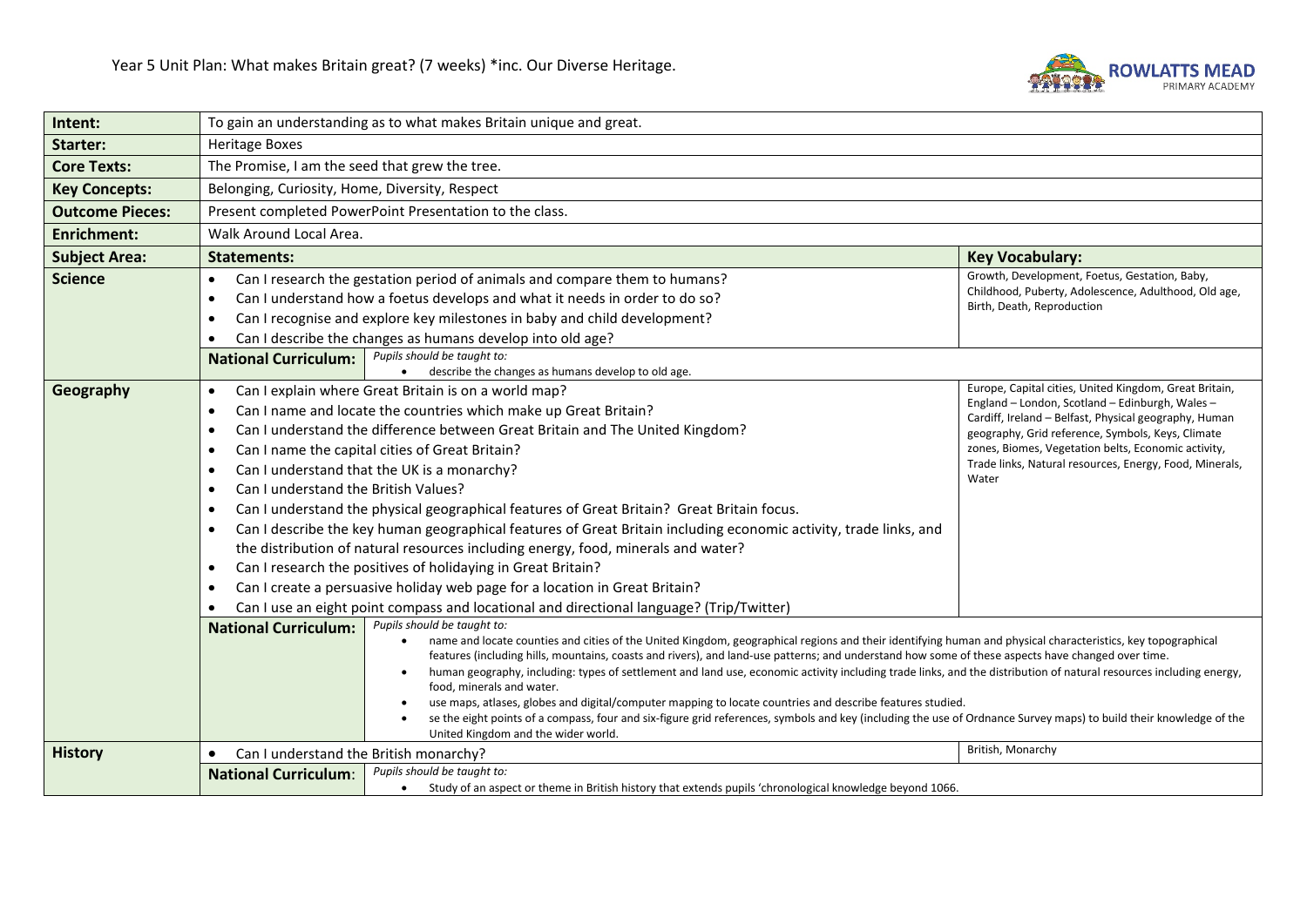

| <b>Design Technology</b> | N/A                           |                                                                                                                                                                                                                                                                    | N/A                                                                                                        |  |
|--------------------------|-------------------------------|--------------------------------------------------------------------------------------------------------------------------------------------------------------------------------------------------------------------------------------------------------------------|------------------------------------------------------------------------------------------------------------|--|
|                          | <b>National Curriculum:</b>   | N/A                                                                                                                                                                                                                                                                |                                                                                                            |  |
| Art                      | Can I create a self-portrait? |                                                                                                                                                                                                                                                                    |                                                                                                            |  |
|                          |                               | Can I evaluate my piece of artwork?                                                                                                                                                                                                                                |                                                                                                            |  |
|                          | <b>National Curriculum:</b>   | Pupils should be taught:                                                                                                                                                                                                                                           |                                                                                                            |  |
|                          |                               | to create sketch books to record their observations and use them to review and revisit ideas.<br>to improve their mastery of art and design techniques, including drawing, painting and sculpture with a range of materials [for example, pencil, charcoal, paint, |                                                                                                            |  |
|                          |                               | clay.                                                                                                                                                                                                                                                              |                                                                                                            |  |
| <b>Music</b>             |                               | Appraise, Influence, Impact, Queen, The Beatles, Wham,<br>Can I research some of the most prominent pop musicians in British history?                                                                                                                              |                                                                                                            |  |
|                          |                               | Can I listen to and appraise the music of British musicians?                                                                                                                                                                                                       | Elton John, Westlife                                                                                       |  |
|                          |                               | Can I understand chords and accompaniment?                                                                                                                                                                                                                         |                                                                                                            |  |
|                          | <b>National Curriculum:</b>   | Pupils should be taught to:                                                                                                                                                                                                                                        |                                                                                                            |  |
|                          |                               | appreciate and understand a wide range of high-quality live and recorded music drawn from different traditions and from great composers and musicians.<br>develop an understanding of the history of music.                                                        |                                                                                                            |  |
| <b>PSHE</b>              |                               | Can I understand what heritage is?                                                                                                                                                                                                                                 | Heritage, Family, Difference, Religion, Family tree,                                                       |  |
|                          |                               | Can I explore my own heritage is and understand where I have come from?                                                                                                                                                                                            | Identity, Values, Customs, Discrimination, Citizenship,                                                    |  |
|                          | Can I create a family tree?   |                                                                                                                                                                                                                                                                    | Human Rights, UN Ethnicity, Nationality,<br>Aunt/Uncle/Cousin                                              |  |
|                          |                               | Can I understand that families are different?                                                                                                                                                                                                                      |                                                                                                            |  |
|                          |                               | Can I understand what makes up our own family?                                                                                                                                                                                                                     |                                                                                                            |  |
|                          |                               | Can I except people who are different to me?                                                                                                                                                                                                                       |                                                                                                            |  |
|                          |                               | Can I research information about Mother Teresa?                                                                                                                                                                                                                    |                                                                                                            |  |
|                          |                               | Can I understand and explain the impact Mother Teresa has had?                                                                                                                                                                                                     |                                                                                                            |  |
|                          |                               | Can I explain why learning about Mother Teresa is important?                                                                                                                                                                                                       |                                                                                                            |  |
|                          |                               | Can I understand why human rights are important?                                                                                                                                                                                                                   |                                                                                                            |  |
|                          |                               | Can I explain the rights set out in the UN Declaration of the Rights of the Child?                                                                                                                                                                                 |                                                                                                            |  |
|                          |                               | Can I understand the lives of people living in other places, their customs and values?                                                                                                                                                                             |                                                                                                            |  |
|                          | <b>National Curriculum:</b>   | See PSHE Subject Lead Document.                                                                                                                                                                                                                                    |                                                                                                            |  |
| <b>RSE</b>               | ٠                             | Can I understand the main physical and emotional changes that happen during puberty?                                                                                                                                                                               | Puberty, Physical changes, Emotional changes, Body<br>Shaming, Changes, Social Media, Pressure, Confidence |  |
|                          |                               | Can I understand how puberty affects the reproductive organs?                                                                                                                                                                                                      |                                                                                                            |  |
|                          |                               | Can I understand how to manage physical and emotional changes?                                                                                                                                                                                                     |                                                                                                            |  |
|                          |                               | Can I understand how to keep clean during puberty?                                                                                                                                                                                                                 |                                                                                                            |  |
|                          |                               | Can I explain how to get support during emotional changes?                                                                                                                                                                                                         |                                                                                                            |  |
|                          |                               | Can I understand pressures associated with social media and body image?                                                                                                                                                                                            |                                                                                                            |  |
|                          |                               | Can I use the story of How to heal a broken wing to explain how my actions can have huge impacts on the                                                                                                                                                            |                                                                                                            |  |
|                          | world? (PSHE book)            |                                                                                                                                                                                                                                                                    |                                                                                                            |  |
|                          |                               | Can I understand the important of understanding changes that happen to me during puberty? (PSHE book)                                                                                                                                                              |                                                                                                            |  |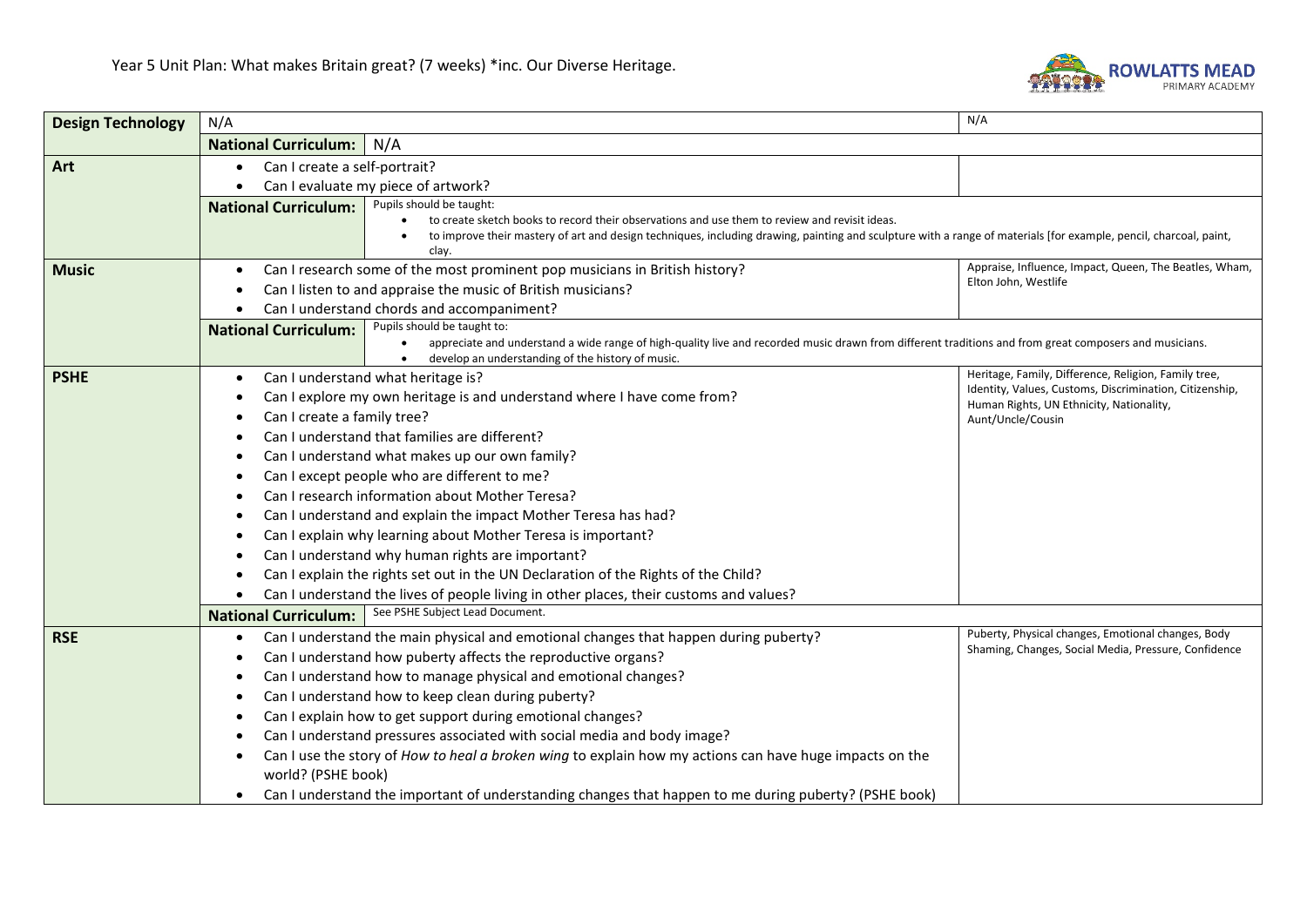

|                          | Can I understand how puberty affects the reproductive organs? (PSHE book) |                                                                            |                                                      |
|--------------------------|---------------------------------------------------------------------------|----------------------------------------------------------------------------|------------------------------------------------------|
|                          | <b>National Curriculum:</b>                                               | See PSHE Subject Lead Document.                                            |                                                      |
| <b>Religious Studies</b> |                                                                           | Can I explore my own religion and its importance?                          | Religions, Differences, Diversity, Respect, Place of |
|                          |                                                                           | Can I research the main religions that are found throughout the world?     | worship, Harmony                                     |
|                          |                                                                           | Can I explain the religious make up of Leicester and compare it to the UK? |                                                      |
|                          |                                                                           | Can I understand why it is important to visit different places of worship? |                                                      |
|                          |                                                                           | Can I understand the importance of respect in a community?                 |                                                      |
|                          |                                                                           | Can I explain why we should live in harmony despite being different?       |                                                      |
|                          | <b>National Curriculum:</b>                                               | See SACRE Document.                                                        |                                                      |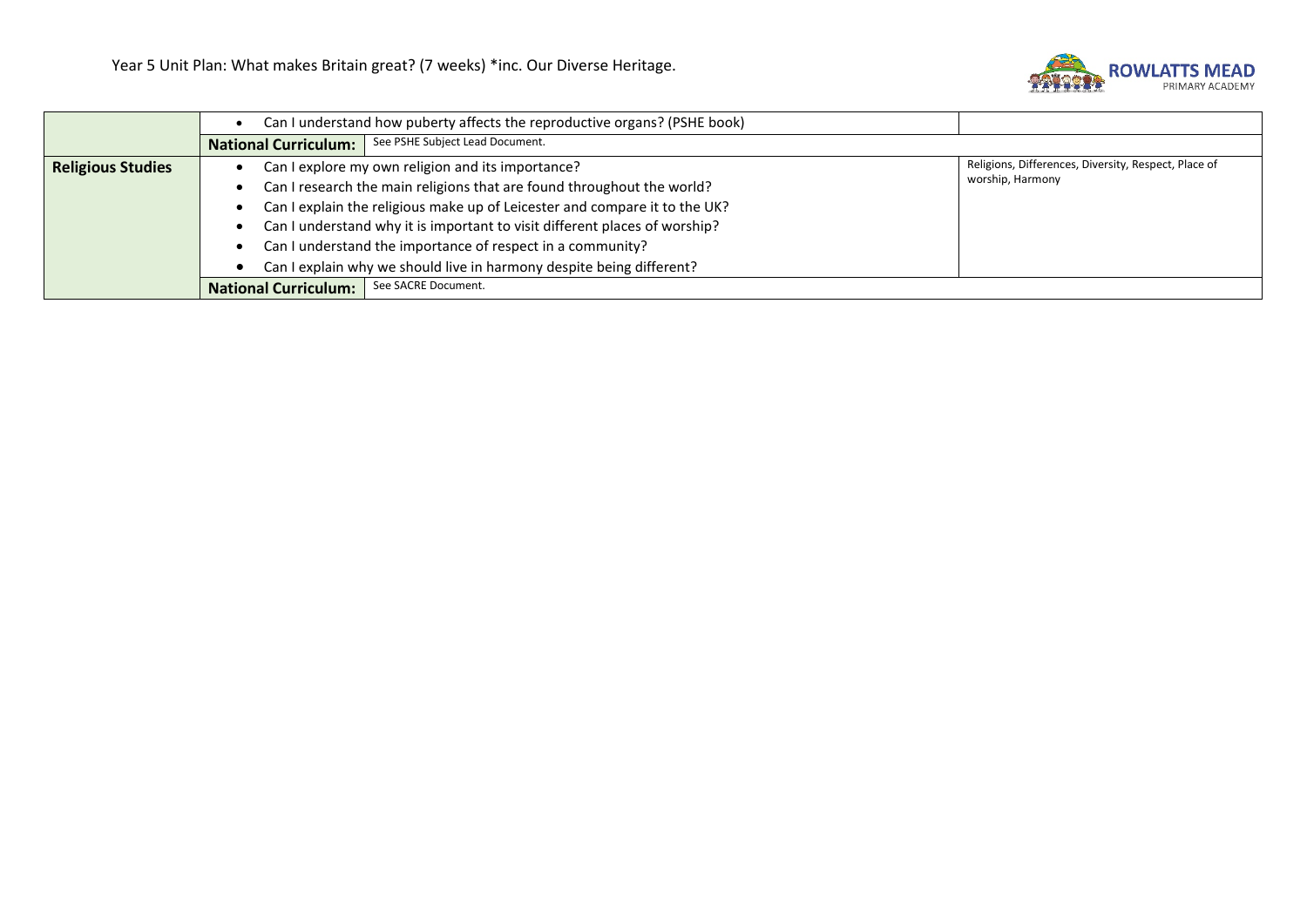

| <b>Computing</b> | Can I create a webpage using spark page?<br>$\bullet$                                   | PowerPoint. Embed, Search Engine, Reliability, Digital                               |
|------------------|-----------------------------------------------------------------------------------------|--------------------------------------------------------------------------------------|
|                  | Can I independently use search engines to find information?                             | footprint, Gamer tag, E-safety, Laws, Passwords,<br>Personal Data                    |
|                  |                                                                                         |                                                                                      |
|                  | <b>E-Safety - Project Evolve</b>                                                        | System, connection, digital, input, process, output                                  |
|                  | Strand 1 - Self Image and Identity                                                      | System, connection, digital, input, process, output                                  |
|                  | Strand 2 - Online Relationships                                                         | Protocol, address, packet<br>Chat, explore, slide deck                               |
|                  | See Project Evolve Document.                                                            | Chat, explore                                                                        |
|                  |                                                                                         | Reuse, remix, collaboration                                                          |
|                  | <b>NCEE Unit 1: Computing Systems and Networks</b>                                      | Video, audio, recording, storyboard, script, soundtrack,                             |
|                  | To explain that computers can be connected together to form systems                     | dialogue                                                                             |
|                  |                                                                                         | Video, audio, recording, capture, zoom, storage, digital,                            |
|                  | To recognise the role of computer systems in our lives                                  | tape                                                                                 |
|                  | To recognise how information is transferred over the internet                           | "Video, audio, AV (audiovisual), recording, save,<br>videographer                    |
|                  |                                                                                         | Video techniques: Zoom, pan, tilt, angle "                                           |
|                  | To explain how sharing information online lets people in different places work together | Video, lighting, setting, YouTuber, content, light,                                  |
|                  |                                                                                         | audio/sound, camera angle, colour<br>Export, computer, Microsoft Movie Maker, split, |
|                  | To contribute to a shared project online                                                | trim/clip, edit, titles, end credits, timeline, transitions,                         |
|                  |                                                                                         | audio, soundtrack, content, retake/reshoot (choose                                   |
|                  | To evaluate different ways of working together online                                   | agreed language)<br>Video, special effects, title screen, end credits, export,       |
|                  |                                                                                         | constructive feedback                                                                |
|                  | <b>NCEE Unit 2: Vector Drawing</b>                                                      |                                                                                      |
|                  | To identify that drawing tools can be used to produce different outcomes                |                                                                                      |
|                  |                                                                                         |                                                                                      |
|                  | To create a vector drawing by combining shapes                                          |                                                                                      |
|                  |                                                                                         |                                                                                      |
|                  | To use tools to achieve a desired effect                                                |                                                                                      |
|                  | To recognise that vector drawings consist of layers                                     |                                                                                      |
|                  |                                                                                         |                                                                                      |
|                  | To group objects to make them easier to work with                                       |                                                                                      |
|                  |                                                                                         |                                                                                      |
|                  | To evaluate my vector drawing                                                           |                                                                                      |
|                  |                                                                                         |                                                                                      |
|                  |                                                                                         |                                                                                      |
|                  |                                                                                         |                                                                                      |
|                  |                                                                                         |                                                                                      |
|                  |                                                                                         |                                                                                      |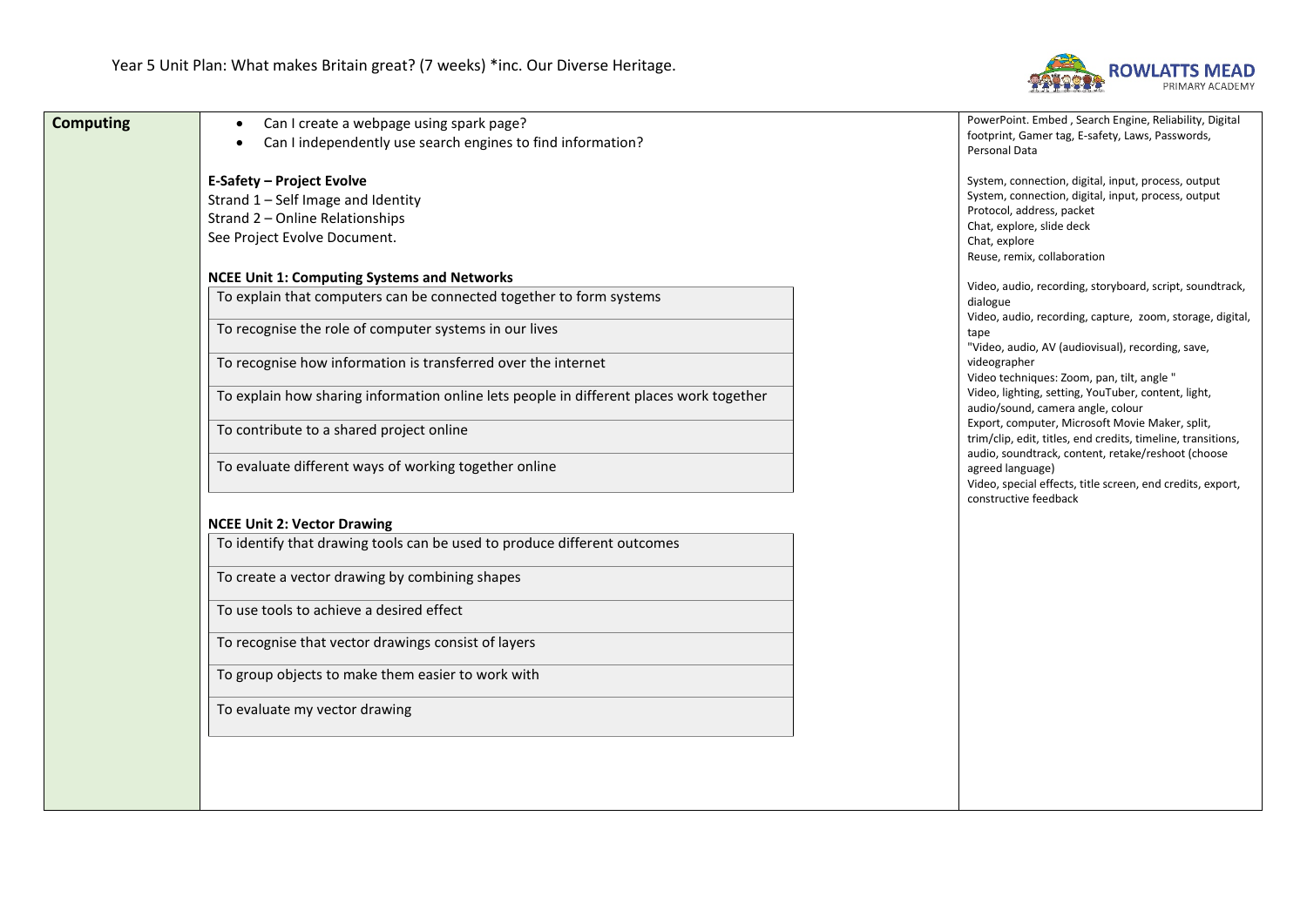

| <b>National Curriculum:</b> | Pupils should be taught to:<br>design, write and debug programs that accomplish specific goals, including controlling or simulating physical systems; solve problems by decomposing them into smaller<br>$\bullet$ |  |
|-----------------------------|--------------------------------------------------------------------------------------------------------------------------------------------------------------------------------------------------------------------|--|
|                             | parts.                                                                                                                                                                                                             |  |
|                             | use sequence, selection, and repetition in programs; work with variables and various forms of input and output.<br>$\bullet$                                                                                       |  |
|                             | understand computer networks including the internet; how they can provide multiple services, such as the world wide web; and the opportunities they offer for<br>$\bullet$                                         |  |
|                             | communication and collaboration.                                                                                                                                                                                   |  |
|                             | select, use and combine a variety of software (including internet services) on a range of digital devices to design and create a range of programs, systems and content<br>$\bullet$                               |  |
|                             | that accomplish given goals, including collecting, analysing, evaluating and presenting data and information.                                                                                                      |  |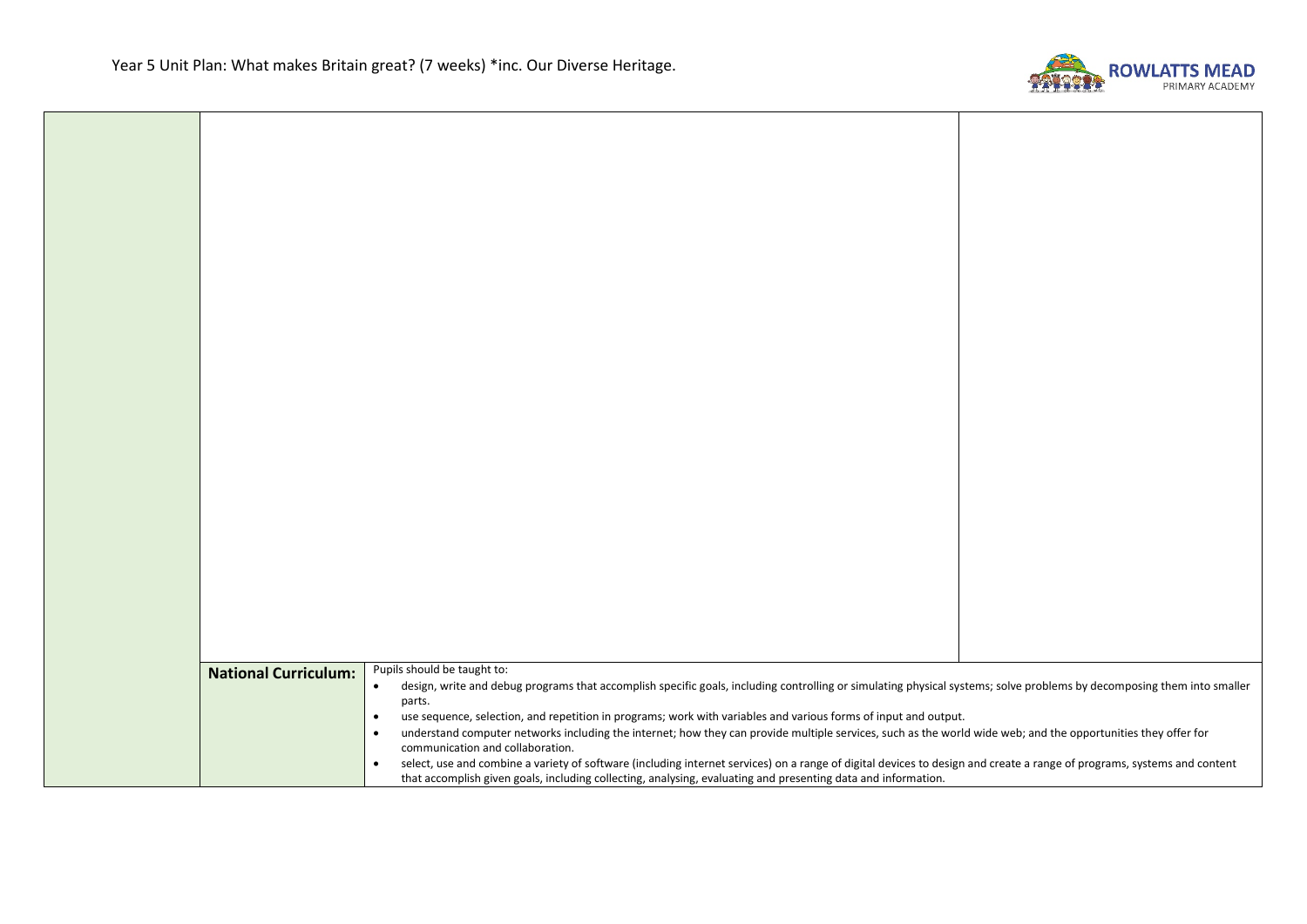

|  | y; recognise acceptable/unacceptable behaviour; identify a range of ways to report concerns about<br>1104<br>. respectfully and responsibly:<br>v safel'<br>Content and |
|--|-------------------------------------------------------------------------------------------------------------------------------------------------------------------------|
|  | rontac⊾                                                                                                                                                                 |

| <b>Sequence of Lessons</b> |                                                                                                                                                                                                                                                                 |                                                                                                                 |                 |  |
|----------------------------|-----------------------------------------------------------------------------------------------------------------------------------------------------------------------------------------------------------------------------------------------------------------|-----------------------------------------------------------------------------------------------------------------|-----------------|--|
| Subject                    | <b>Learning Challenge</b>                                                                                                                                                                                                                                       | <b>Outcomes</b>                                                                                                 | <b>Concepts</b> |  |
| PSHE/Geography             | Can I understand what heritage is?<br>Can I explore my own heritage is and understand where I have come from?<br>Can I create a family tree?                                                                                                                    | Display - TBC<br>Create mini family tree for Floor book                                                         |                 |  |
| 2. RE                      | Can I explore my own religion and its importance?                                                                                                                                                                                                               | Mind map of religion with a picture of<br>themselves into TOPIC book<br>Group children into faiths              |                 |  |
| 3. RE                      | Can I research the main religions that are found throughout the world?<br>Can I explain the religious make up of Leicester and compare it to the UK?                                                                                                            | Floor book – Give ideas and<br>collaborate design together                                                      |                 |  |
| 4. PSHE                    | Can I understand that families are different?<br>Can I understand what makes up our own family?<br>Can I except people who are different to me?                                                                                                                 | And Tango makes three<br>Same Love Different Families<br>Floor Book - put who lives in their<br>house on a tree |                 |  |
| 5. Art                     | Can I create a self-portrait?                                                                                                                                                                                                                                   | Self - portrait (ON PAPER)                                                                                      |                 |  |
| 6. Art                     | Can I evaluate my piece of artwork?                                                                                                                                                                                                                             |                                                                                                                 |                 |  |
| Geography                  | Can I explain where Great Britain is on a world map?<br>Can I name and locate the countries which make up Great Britain?<br>Can I understand the difference between Great Britain and The United<br>Kingdom?<br>Can I name the capital cities of Great Britain? |                                                                                                                 | Home            |  |
| Geography / History<br>8.  | Can I understand that the UK is a monarchy?<br>Can I understand the British monarchy?<br>Can I understand the British Values?                                                                                                                                   | Create Blooms questions in Topic<br>books                                                                       | Curiosity       |  |
| 9.<br>Geography            | Can I understand the physical geographical features of Great Britain?<br>Great Britain focus.                                                                                                                                                                   | Double page spread                                                                                              |                 |  |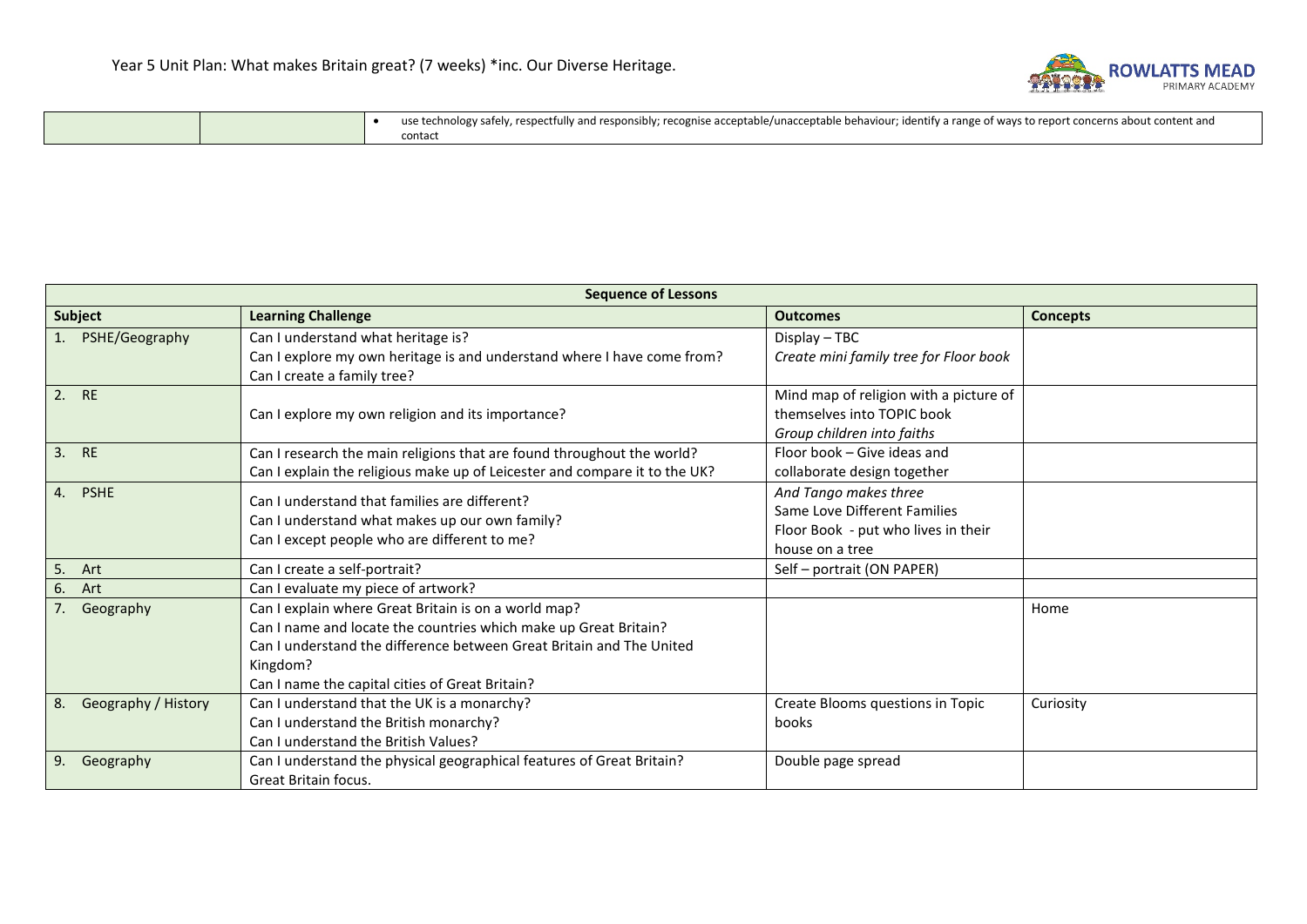

| 10. Geography       | Can I describe the key human geographical features of Great Britain including       |                                       | Home                          |
|---------------------|-------------------------------------------------------------------------------------|---------------------------------------|-------------------------------|
|                     | economic activity, trade links, and the distribution of natural resources including |                                       |                               |
|                     | energy, food, minerals and water?                                                   |                                       |                               |
| 11. Music           | Can I research some of the most prominent pop musicians in British history?         | 3 lessons - performance               | Home, Diversity               |
|                     | Can I listen to and appraise the music of British musicians?                        | Pub Quiz                              |                               |
|                     | Can I understand chords and accompaniment?                                          | Timeline?                             |                               |
| 12. Geography       | Can I research the positives of holidaying in Great Britain?                        |                                       |                               |
| 13. Geography       | Can I create a persuasive holiday web page for a location in Great Britain?         |                                       |                               |
| 14. RE              | Can I understand why it is important to visit different places of worship?          |                                       | Diversity, Respect, Belonging |
| 15. RE              | Can I understand the importance of respect in a community?                          |                                       |                               |
|                     | Can I explain why we should live in harmony despite being different?                |                                       |                               |
| 16. PSHE            | Can I research information about Mother Teresa?                                     |                                       |                               |
|                     | Can I understand and explain the impact Mother Teresa has had?                      |                                       |                               |
|                     | Can I explain why learning about Mother Teresa is important?                        |                                       |                               |
| 17. PSHE            | Can I understand why human rights are important?                                    |                                       |                               |
|                     | Can I explain the rights set out in the UN Declaration of the Rights of the Child?  |                                       |                               |
| 18. PSHE            | Can I understand the lives of people living in other places, their customs and      | Speech bubbles of children with ideas | Respect, Diversity            |
|                     | values?                                                                             |                                       |                               |
| 19. RSE day/ or $2$ | Can I understand the main physical and emotional changes that happen during         |                                       | Respect, Diversity, Belonging |
|                     | puberty?                                                                            |                                       |                               |
|                     | Can I understand how puberty affects the reproductive organs?                       |                                       |                               |
|                     | Can I understand how to manage physical and emotional changes?                      |                                       |                               |
|                     | Can I understand how to keep clean during puberty?                                  |                                       |                               |
|                     | Can I explain how to get support during emotional changes?                          |                                       |                               |
|                     | Can I understand pressures associated with social media and body image?             |                                       |                               |
|                     | Can I use the story of How to heal a broken wing to explain how my actions can      |                                       |                               |
|                     | have huge impacts on the world? (PSHE book)                                         |                                       |                               |
|                     | Can I understand the important of understanding changes that happen to me           |                                       |                               |
|                     | during puberty? (PSHE book)                                                         |                                       |                               |
|                     | Can I understand how puberty affects the reproductive organs? (PSHE book)           |                                       |                               |
| 20. Science         | Can I research the gestation period of animals and compare them to humans?          |                                       | Respect                       |
|                     | (Science books)                                                                     |                                       |                               |
|                     | Can I understand how a foetus develops and what it needs in order to do so?         |                                       |                               |
|                     | (Science books)                                                                     |                                       |                               |
|                     | Can I recognise and explore key milestones in baby and child development?           |                                       |                               |
|                     | (Science books)                                                                     |                                       |                               |